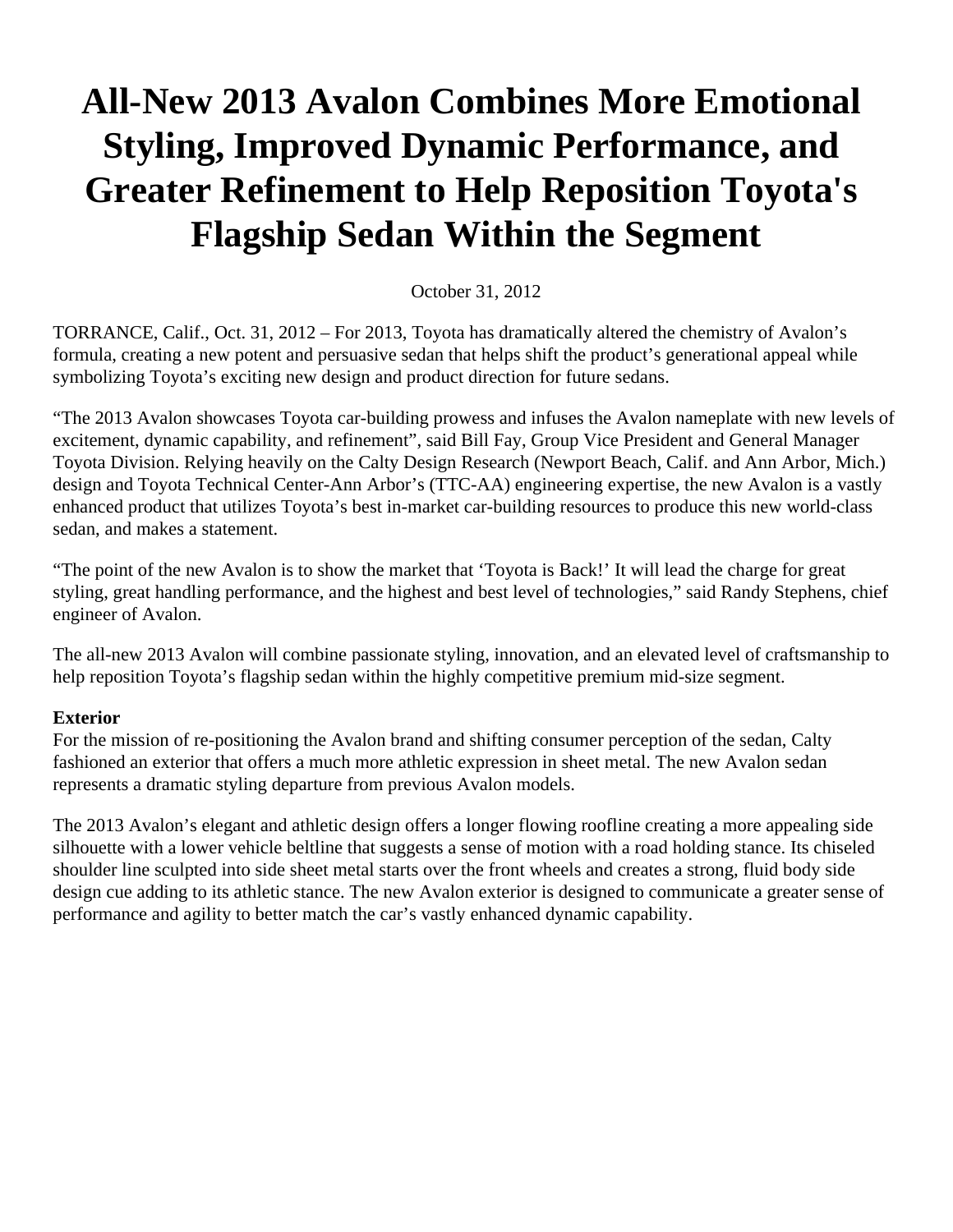Compared to the 2012 model, the new Avalon offers more compact and athletic exterior dimensions and with a greater styling sophistication that does not sacrifice interior comfort. The vehicle's stance has also been improved with more taut and compact exterior dimensions. Overall height has been reduced by 0.98 inch (25 mm) while the overhangs have been reduced by 0.59 inch (15 mm) at the front and 1.77 inches (45 mm) at the rear. Filling the wheel well, the gap between the body and the tires has been reduced by 0.27 inch (7 mm) compared to the previous Avalon model. The new Avalon's visual stance has been further enhanced by 1.29 inch (33 mm) reduction in width of the rear side rails surrounding the rear glass to tighten the proportions of the greenhouse. Vehicle tread has been increased by 0.39 inch (10 mm) at the front and 0.59 inch (15 mm) at the rear, widening the wheel placement underneath the more athletic Avalon body.

Keeping with the more athletic and expressive design theme, the new Avalon's exterior lighting compliments the design lines. The industry-first Quadrabeam™ headlight cluster utilizes a sleek and compact double-eye PES headlight design with two square glass condenser lenses that have been adopted for the low beams and offer outstanding lighting performance. Halogen and High Intensity Discharge (HID) bulbs are available for low beam double-eye PES front lamps. Available Daytime Running Lights (DRL's) using six high- performance LEDs bulbs are available lending a distinct, more modern image to the front of the vehicle.

A stronger, more expressive front-fascia design with larger grille opening creates an aggressive appearance while enhancing cooling air flow and pedestrian impact protection. The new Avalon's exterior turn-signal indicators have been located at the lower section of the front bumper to contribute to the slim and sleek appearance. The 2013 Avalon's sleek and sculpted rear tail lights utilize LED lamps to help ensure visibility and reduce the gap of unlit dark area between the trunk and rear quarter panel.

The more sculpted, athletic exterior design also helps the new Avalon cut through the wind with a low 0.28 coefficient of drag that helps fuel efficiency and on-road stability. The rear tapering design of the new Avalon body and the floor under covers help enhance vehicle stability at speed while improving airflow. The Avalon side mirrors offer improved aerodynamics to help reduce wind noise while also offering a weight reduction of 14.6 ounces (415 grams) compared to the outgoing model. The side mirrors alone help reduce the co-efficient of drag by 0.001 compared to the previous model. These new aerodynamic side mirrors offer features such as; a turn signal lamp, electrical adjustment, a mirror heater, memory positioning, a puddle lamp, available Blind Spot Monitor indicator, and electro-chromatic glass. Also, the new Avalon is equipped with a new, lighter weight, more aerodynamic wiper design that stays in contact with the window longer. The new Avalon's rear valance houses stainless steel dual exhaust outlets integrated into the body.

The hybrid model is distinguished by blue-trimmed Toyota emblems at the front and rear of the vehicle. In addition to unique hybrid badges located on the trunk lid, front doors and a hidden exhaust outlet. The new 2013 Avalon will launch with two new colors, Moulin Rouge Mica and Champagne Mica, to compliment overall color choices for consumers.

## **Interior**

The all-new 2013 Avalon's Calty-designed interior elaborates on the exterior's elegant, athletic theme to create a premium interior experience that combines high technology and craftsmanship with an artistic level of sculpted surfaces. Looking outside the cabin, the sculpted dash panel and its concave surfaces in front of the passenger help add to the sense of the cabin spaciousness. This panel is covered in supple, hand-stitched premium soft-touch material with the seam adding some creative flair as it goes across the dash panel. The broad, low and layered dash-board design helps divide the panel area into a balance between an intimate driver space, with focused angles on the meter, and a wide open passenger space.

The instrument panel has been widened by 1.18 inches (30 mm) in the upper region and 2.56 inches (65 mm) in the lower region compared to the outgoing model, helping enhance the interior's spaciousness. The driver is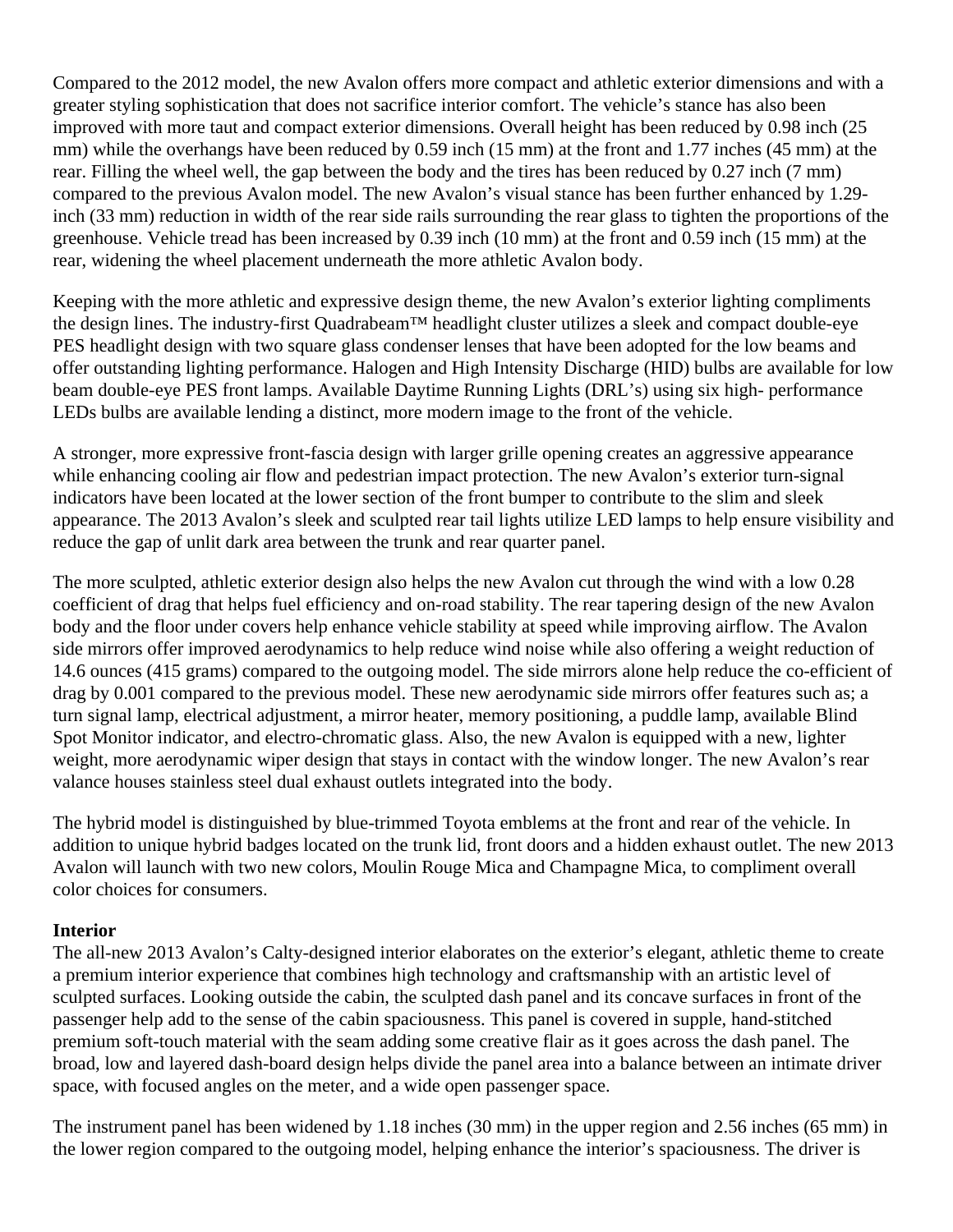engaged by an Optitron-type combination meter, which produces a sharp, high quality display and 3.5-inch Thinfilm Transistor (TFT) color multi-information display. The Avalon Hybrid's display features a needle-type Hybrid System Indicator, which displays hybrid power output and regeneration. An Eco area on the dial display helps show when the vehicle is being driven in an Eco-sensitive manner, and it can help guide a driver's throttle input to develop economical driving habits.

The new Avalon's interior surfaces are finished in premium materials such as hand sewn soft-touch material for the dash panel, unique smoke chrome trim surrounding the center panel, and high-quality glossy panel trim around the shifter. All of this attention to detail to touch surfaces and subtle enhancements to texture and visual appeal are aimed at elevating the overall interior experience for driver and passengers. Extensive use of softtouch materials helps enhance the interior's feeling of quality and comfort. A generous, dense-foam support is used beneath the supple soft-touch material covering many of the interior's touch surfaces, while a soft-skin surface with a deep foam construction is used for many of the dash surfaces to create a greater sense of tactile quality.

The 2013 Avalon's interior surfaces are available in three color themes: almond to help create a warm elegant, luxurious atmosphere; light grey that stays cooler and creates a modern interior space; and black that offers a greater sense of driving performance.

The new Avalon's front seats offer revised side bolstering using a lighter, denser foam material that helps improve body positioning for driver and passenger. In keeping with the road-trip oriented nature of this premium sedan, the seats still offer a high level of comfort and support for longer travels. As for adjustment, Avalon's seats are available as either 10-way or eight-way power adjustable for the driver's seat, and available 8-way and 4-way adjustment for the passenger seat. Compared to the seats in the outgoing model, the new Avalon seats offer 0.40 inch (10 mm) more seat-length adjustment toward the rear limit and 0.40 inch (10 mm) more seat height adjustment. The driver's seat incorporates a seat-cushion length extender available on the 10 way adjustable seat. A pneumatic four-way lumbar support is built into the driver's seat and a two-way lumbar support for the passenger. An electric seat heater and seat ventilation system have been adopted to help enhance driver and passenger seat comfort.

The 2013 Avalon's rear seats offer improved body retention with better side bolster support and also offer available rear-seat heating. Avalon seating surfaces are covered with a medium grain, genuine leather material or available premium leather with a finer grain.

The door panels are designed to help enhance the elegant nature of the interior while offering improved armrest comfort by incorporating foam that is 0.23 inch (6 mm) thicker than on the previous model. The door panel is also covered by durable synthetic leather with ornate stitching that matches the armrests. The available door panel pull cups are made of a premium soft-touch material, and LED lighting illuminates the door panel's controls. Smoked chrome bezels and plated accents adorn the inside door handles and power window switch bezels to help improve appearance. The power-window actuation is handled by a variable-rate window motor that slows the window as it approaches the top of the window frame to help reduce wind noise and add refinement. All four of the new Avalon's power windows are equipped with a window obstruction feature that reverses window operation when an object is detected.

Beyond styling, the Avalon interior remains highly functional with abundant and improved storage space. Located beneath the HVAC controls in the center console is the eBin™ electronics storage tray. This new tray design allows storage for two devices (cellphones or iPod for instance) side-by-side on a premium, higher friction surface. Charging jacks are located below the tray that can be opened and closed with cables passing neatly through the cable slot cut into the bottom of the tray. The tray is also illuminated by LED light for improved night visibility managing cables. Beneath this tray is an electronics storage box where devices can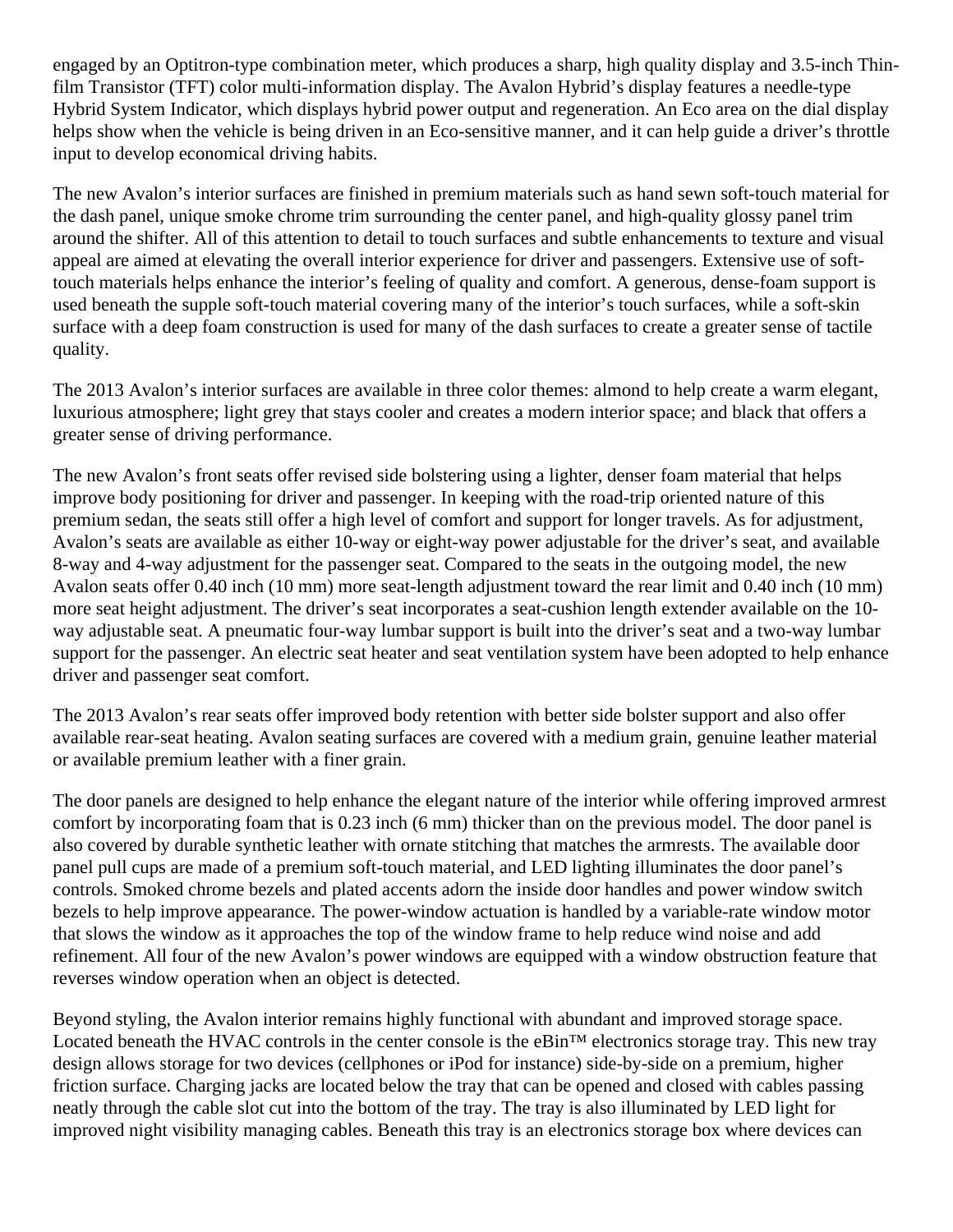also be stored completely out of sight while charging. Two DC 12V power outlets, an AUX and a USB jack are accessible in the storage box.

For the Avalon Limited, the two chrome-decorated cup holders located in the center console are lit by LED ambient lighting. The lighting volume for the cup holders can be adjusted in three levels by operating the switch on the overhead console.

A large-capacity rear console box is big enough to store a tissue box and also includes a detachable sliding tray to store smaller items. The convenient sliding armrest lid covering the storage box offers up to 1.61 inches (41 mm) of travel to more comfortably function as an armrest, and can be opened and closed in any position. The storage box also contains another 12V DC outlet to facilitate charging or powering accessories. To the left of the steering wheel is a coin box that can be actuated by push button control and utilizes a damper mechanism to help achieve smoother opening and closing. The new Avalon is equipped with a 0.24-cu.-ft. (6.9-liter) glove box with detachable tray can be locked with a key for security. The glove box is illuminated with LED light. The 2013 Avalon offers 16.0-cu. ft. of luggage capacity for the gasoline model and 14.0 cubic feet for the Avalon Hybrid model.

## **Powertrains**

A primary focus for the new Avalon was to enhance its dynamic character while maintaining superior fuel economy. The challenge was met by the TTC engineering team by utilizing a proven V6 to achieve better performance with superior fuel economy, and also creating the first Avalon Hybrid. The gas-powered Avalon features a powerful, all-aluminum 3.5-liter V6 engine mated to a conventional six-speed automatic transmission. Avalon Hybrid is equipped with a modified version of the 2.5-liter Hybrid Synergy Drive system that also propels the Camry Hybrid.

## **V6 Engine**

The Avalon utilizes a 3.5-liter, 90-degree, DOHC, six-cylinder engine that features Dual VVT-i (Variable Valve Timing with intelligence) to help offer superior power and efficiency by optimizing the intake and exhaust valve events to increase engine performance across the entire rev range. This robust V6 produces 268 horsepower at 6,200 rpm and 248 lbs.-ft. of torque at 4,700 rpm, and provides the new Avalon with competitive acceleration and a 0-to-60 mph time estimated at less than seven seconds. The fact that this brisk acceleration occurs with a more fuel-economy friendly 3.23-to-1 final drive ratio as compared to a 3.54 final drive ratio on the outgoing model is testament to the Avalon's weight reduction and improved drivetrain tuning.

The V6-powered Avalon features a hydraulic automatic transmission that has been optimized for improved fuel economy and performance from a lightweight front-wheel-drive transaxle. The transmission can be shifted from D mode into S mode on the shift gate, where shifts can be actuated with  $+$  or  $-$  shifts of the lever. The Sport mode adopts highly responsive upshift control and throttle blipping downshift control, which are adopted for quicker shifting performance. Steering-wheel-mounted paddle shifters help actuate fast, responsive shifts while keeping both hands on the wheel. The transmission response is further enhanced by utilization of a fasterlocking torque converter that locks up early even in second gear. The transmission is also kept at an optimal temperature for consistent performance with an automatic transmission fluid warmer. The shift gate is actuated by a lever and shift knob that is covered by either standard leather or premium leather.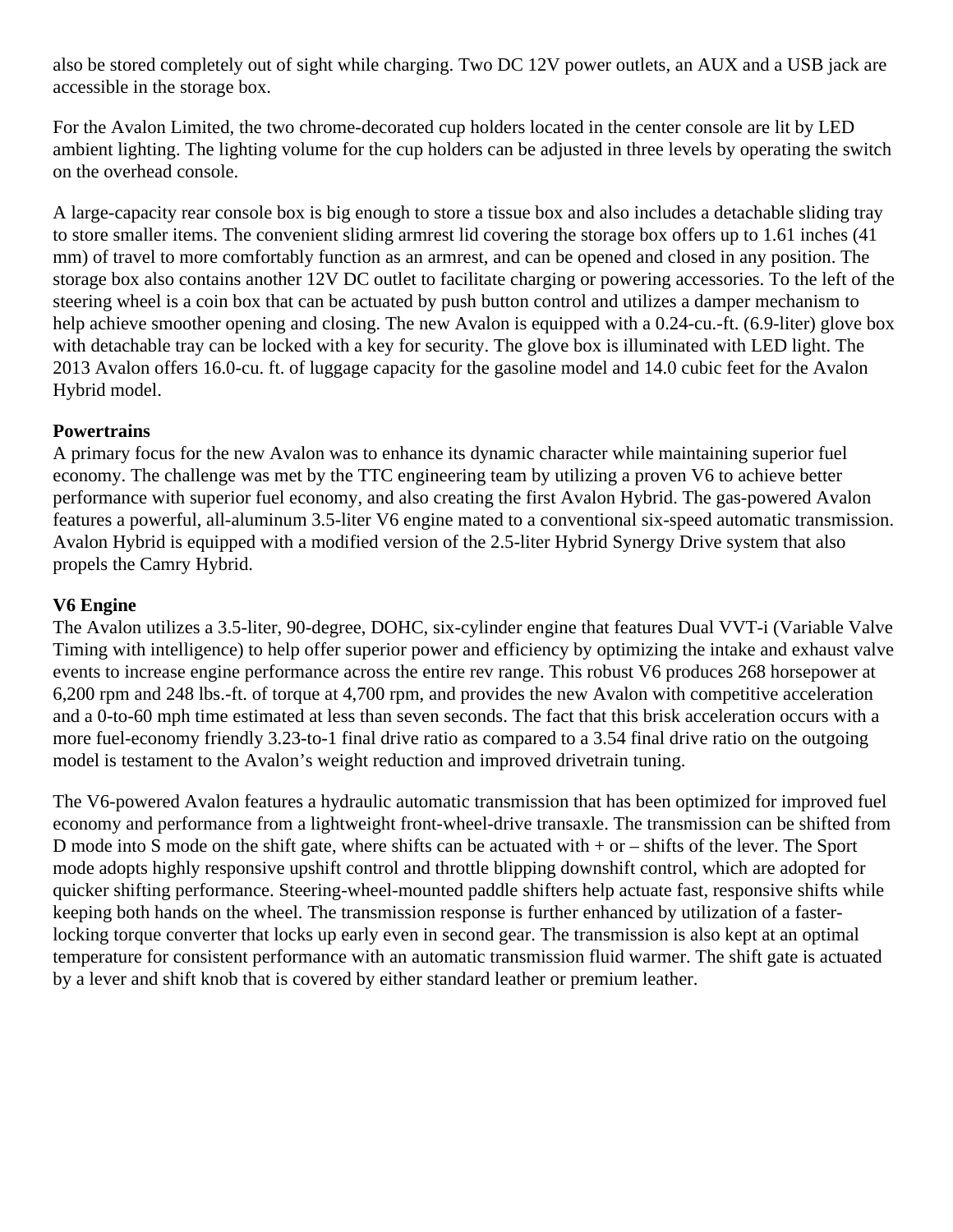The V6-powered gasoline Avalon offers three drive modes: Eco, Normal and Sport. The Eco Mode prioritizes fuel efficiency by balancing driving performance, air conditioning function and fuel efficiency. It reduces driving force when accelerating at low speeds to enhance fuel efficiency. Sport mode helps create a more engaging driving experience by enhancing the Electric Power Steering effort and a more direct, responsive steering feel. It also adjusts throttle response to help increase the sensation of the engine's torque response during acceleration.

The gasoline drivetrain offers superior efficiency and performance for a premium mid-size sedan, with an EPArated 25 mpg combined (21 city/31 hwy). When equipped with the 18-inch wheel combination, the 2013 Avalon is EPA-rated at 24 mpg combined.

## **Hybrid Synergy Drive**

The Avalon's Hybrid Synergy Drive uses a 2.5-liter four-cylinder employing the Atkinson cycle to postpone closure of the intake valves and delay the compression cycle, helping reduce intake and exhaust energy losses to improve fuel efficiency. Engine efficiency is further enhanced by using a roller-rocker valvetrain, a variable output oil pump, and an electric water pump to reduce frictional losses. The engine also features VVT-i on the intake side and a revised combustion chamber shape for the Atkinson application. The gasoline engine alone is rated at 156 horsepower at 5,700 rpm.

The efficient Atkinson cycle four-cylinder is attached to a hybrid application transaxle that acts as a power-split device between the gasoline engine and the two high output electric motors housed in the transaxle. The transmission operates similarly to a CVT (Continuously Variable Transmission), but it houses a planetary gear arrangement that allows for switching between, and even combining propulsion sources (power split device). Low-friction bearings help reduce parasitic losses, and a flywheel damper helps reduce noise and vibration. The transaxle also houses the open differential. One of the motor/generators (MG1) is driven by the engine and functions as a starter and generates electrical power to operate the second electric motor/generator (MG2) and charge the hybrid battery. The second motor (MG2) operates independently to help the gasoline engine and deliver smooth application of electric power from a standing start and when accelerating. The regenerative braking supplied by the MG1 motor also helps slow the vehicle while recovering lost energy and converting it to electricity that is returned to the battery. The electric motors are rated at 105 kW total, and the total system output for the Avalon's Hybrid Synergy Drive is rated at 200 horsepower. The Avalon Hybrid will accelerate from 0 to 60 in about 8.0 seconds.

The Avalon Hybrid is equipped with a proven 244.8-volt Nickel metal-hydride battery that is compact with superior cooling performance. This battery is comprised of 34 modules made up of a total of 204 cells. The Avalon's compact battery pack has been installed inside the luggage compartment and close to the rear seat to help maximize trunk capacity even as the hybrid application moves the 12-volt battery to the trunk. The cooling system remains quiet by utilizing a brushless motor powering the cooling fan and strategic placement of the air inlet.

Other components in the hybrid system are housed in a power-control unit that resides under the hood and includes an inverter that converts high voltage DC (Direct) current to AC (Alternating) current, a water-cooled DC-DC converter that converts the voltage from the 244.8-volt Nickel Metal Hydride (NiMH) hybrid battery to 12-volt DC in order to power auxiliary devices and charge the 12-volt battery. A hybrid control computer manages all of the system's components to deliver optimum power to meet driver demands while coordinating system functions. The power control unit is liquid cooled to maintain its temperature.

The Avalon Hybrid has an EV Mode, ECO Mode and SPORT Mode, with indicators appearing on the color display of the meter cluster. The EV Mode utilizes the battery energy to propel the vehicle using only the electric motor for about one mile at speeds of up to 20 miles per hour when conditions are ideal. The ECO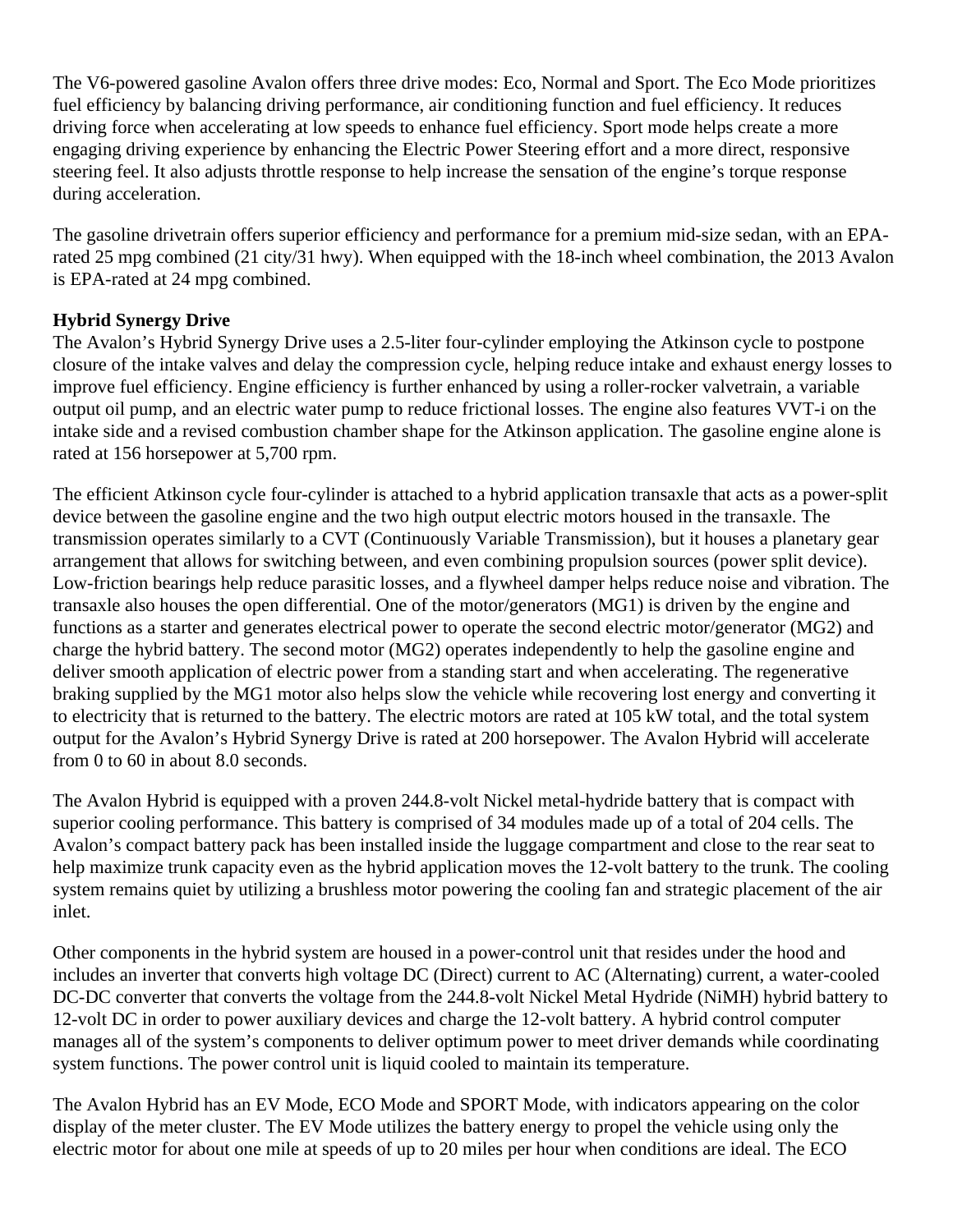Mode prioritizes fuel-efficient driving by reducing throttle response and energy consumption from the HVAC system to conserve energy. The Sport Mode helps create greater throttle response and acceleration, and a more positive steering feel through the EPS.

The structural weight management of the Avalon design benefits the Avalon Hybrid as the premium sedan tips the scales at only 3,585 lbs., which is only 124 lbs. heavier than the gasoline model. Reduced weight, clean aerodynamics and an efficient Hybrid drivetrain combine to give this sedan a combined 40 mpg EPA-rating (40 city/39 hwy). Taking the Avalon's 17-gallon fuel tank into consideration, the Avalon Hybrid can offer amazing range from one tank (theoretically, up to 680 miles considering the EPA-rated fuel economy).

## **Steering and Handling**

The TTC engineering team put great effort toward re-inventing Avalon's road-going character with a dramatic revision of the chassis. The new 2013 Avalon will offer vastly elevated levels of control and handling thanks to revised suspension that benefits from a unibody that is 12 percent more rigid overall, and 23 percent more rigid at the rear than the outgoing model. To take advantage of the new platform's increased rigidity, the suspension tuning has been dramatically revised. The front Macpherson strut suspension is tuned to provide outstanding ride comfort, but also flat cornering with enhanced agility. Inversely wound coil springs are matched to dampers that help control the wheels with improved steering feel across a variety of surfaces. The rigidity of the 0.98 inch diameter (25 mm) front stabilizer bar and a 0.63-inch (16 mm) rear bar promotes flatter cornering. Unique, more rigid knuckles and lower control arms are adopted for the 18-inch wheel applications that help improve handling and steering feel.

The dual-link rear suspension design helps the vehicle achieve an ideal balance between ride quality and handling precision. This suspension design offers a reduced toe-in angle during turning and braking to help improve rear stability. Pillow ball joints are adopted in one of the suspension arms to help enhance handling precision. Though the Avalon rides on a long, comfortable 111-inch wheelbase, the steering and suspension tuning help the car feel agile and nimble.

The Avalon's electric power steering system (EPS) has incorporated tuning to improve feel while reducing engine driven accessories to help improve fuel economy. This electric rack and pinion system's power assist has been optimized in response to vehicle speed to create a lighter effort sensation at lower speeds and increased effort and on-center feel at higher speeds. The system without speed variable influence requires 2.85 turns from lock to lock. The Avalon steering column offers both tilt and telescopic features, and it can be adjusted plus or minus  $(+/-)$  0.78 inch (20 mm) from its neutral position for tilt and telescopic directions.

The Avalon's steering wheel has been designed to help improve the driver's tactile feel and control, enhancing driver confidence behind the wheel. The steering wheel's shape, grip and tactile feel helps create enhanced grip to improve the driving sensation. Available smooth, premium leather and padded foam help finish the steering wheel. It also includes a four-direction audio switch to enhance operability, in addition to a cruise control switch, DISP (Display) and TEL (Telephone switch). The steering wheel offers buttons for available voice recognition, vehicle-to-vehicle distance switch for Dynamic Radar Cruise Control. Large paddle-shift toggles attached to the steering wheel, on the V6-powered XLE Touring and Limited Avalon models, help enhance driver control during spirited driving.

The new Avalon and all Avalon Hybrid models ride on aluminum 17-inch wheels with 215/55R17 tires. An 18 inch alloy wheel, on V6-powered XLE Touring and Limited models, is shod with P225/45R18 tires that offer enhanced handling and grip. The 17-inch wheel design on the Avalon Hybrid model features a unique design with thinner spokes.

## **Advanced Technology**

The new 2013 Avalon offers a long list of convenient, user-friendly technologies as one would expect with the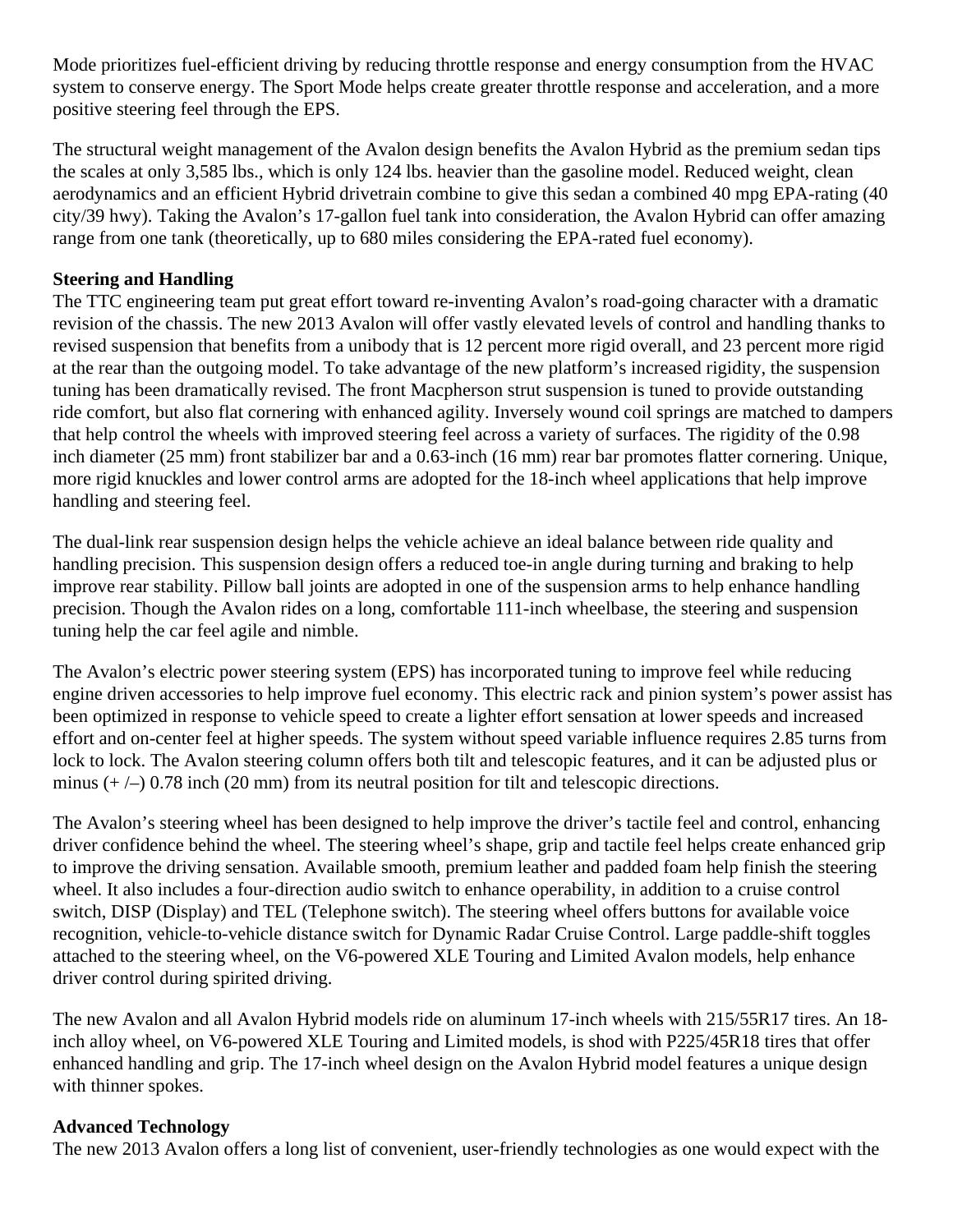Toyota brand's flagship sedan, in addition to offering special features that enhance the car's functionality, capability and the level of safety.

There are two types of climate control systems: one with three-zone independent temperature control and another with two-zone temperature control. The three zone system allows for temperature to be independently set for rear seat, driver seat, and passenger seat; while the two-zone system controls temperature for the driver and passenger seat. The new, highly efficient HVAC system adopts increased diameter ducting, which has been reduced in length and curvature to reduce pressure losses and minimize load on the compressor. A partial air recirculation door has been adopted for the air conditioner unit to help enhance air-heating performance. The HVAC control panel incorporates new IntelliTouch<sup>™</sup> capacitive switches located under the grained panel surface. The innovative IntelliTouch<sup>™</sup> controls have been tuned to operate conveniently with a light touch, and can even be operated by hands with gloves or longer fingernails. The HVAC fan speed is operated by use of a responsive touch slide. A TFT (Thin-film Transistor) color display is also available as the HVAC display, while a vacuum fluorescent display is standard equipped. A rear HVAC control panel is available on the back of the center console for the three-zone system. On the hybrid model, an electric-powered compressor is integrated into the inverter that enables air conditioning without the engine operating.

The Avalon features a standard Display Audio System with 6.1-inch TFT touchscreen that offers audio system operation, Bluetooth compatibility, customizable vehicle settings, available rear-camera display, driving information such as fuel consumption, and operation of iPod® and USB devices. The head unit is also available with HD radio broadcasts to provide high quality sound. The Avalon Limited model features a Premium HDD (Hard Disk Drive) Navigation system that includes a seven-inch, high resolution touchscreen display that helps enhance operability. The system utilizes and, DVD playback capability, split-screen capability, audio information or vehicle information can be displayed together with a map on the main navigation screen. The system also includes a music search feature that utilizes a voice driven search for iPod® or USB connected device.

Avalon will also feature Toyota's Entune™ multimedia system, which functions through a smart phone interface and brings applications such as Bing™, iHeartRadio, MovieTickets.com™, OpenTable®, and Pandora® to the vehicle audio display. This audio configuration also features real-time traffic, weather, fuel prices, sports, and stocks.

The Avalon is available with either eight (Display Audio), nine-speaker (Display Audio with Entune) or 11 speaker JBL Synthesis® 7.1 channel matrix sound system (Premium HDD Nav system) that offers outstanding audio system performance. The Premium HDD system offers phenomenal sound quality through 11 JBL speakers with GreenEdge™ technology and includes two subwoofers. A 12 channel external JBL synthesis amplifier also helps boost power. The nine-speaker system utilizes two four-channel amplifiers (one internal and one external) to help boost audio power levels.

The new Avalon is equipped standard with a Smart Key System that locks and unlocks the front doors, and a trunk opening feature that enables opening of the doors when the key fob is within a short distance of the door handle. The key fob's transmitter also allows the engine to be started with the push of a button. The Avalon is equipped with an available rear window power shade that blocks direct sun rays for the rear passengers. The switch activating the power shade is located above the coin box on the instrument panel, and the shade adopts an auto-down function when shifting into reverse. A lighter weight power sunroof design has been adopted to help reduce vehicle weight. The inner rear-view mirror is available with a variety of functions such as a microphone, a compass display and a garage door opener. LED backlighting helps ensure visibility of the buttons in the dark.

## **Safety Technology**

Avalon is available with two millimeter wave radar systems that help add an additional measure of occupant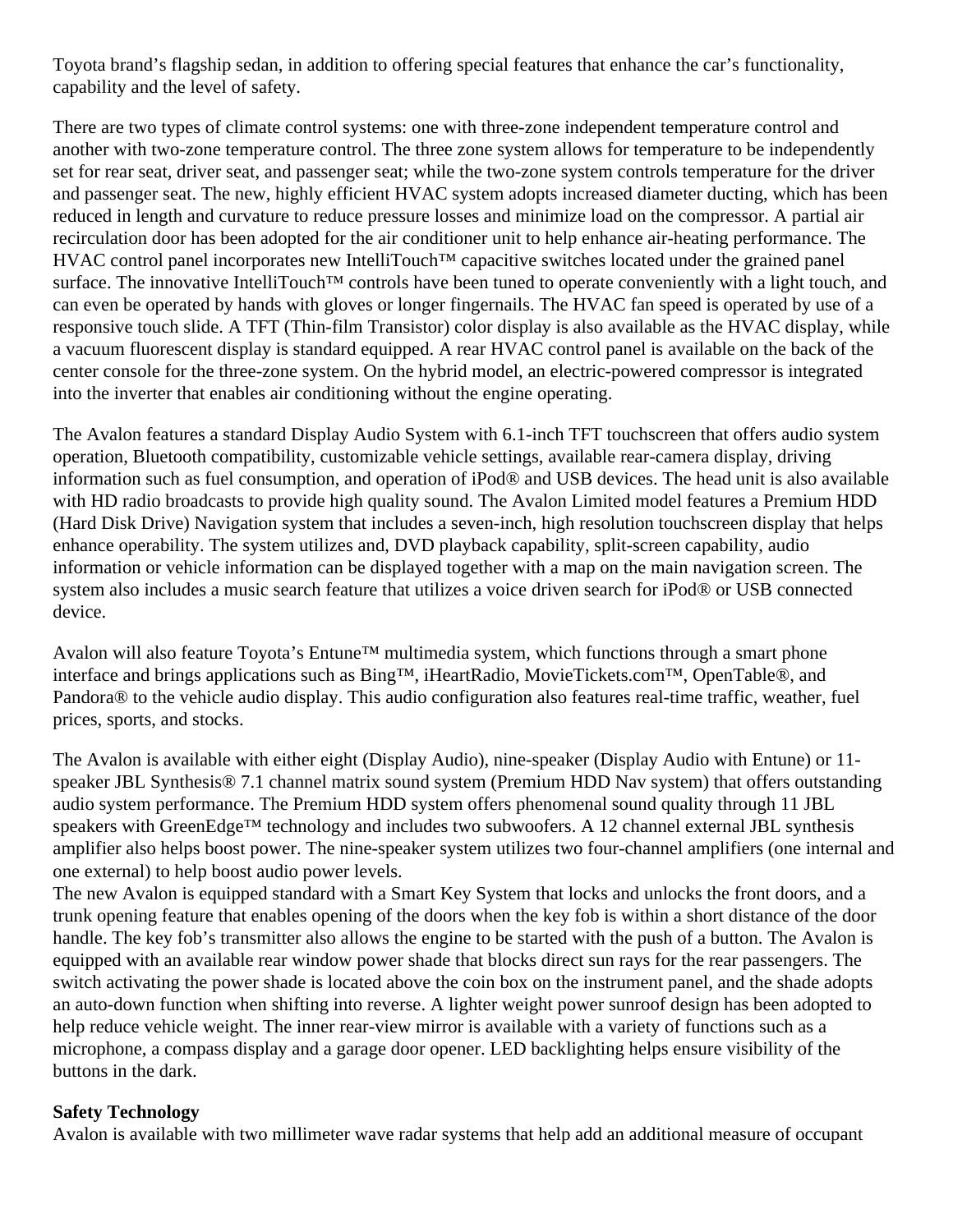safety. An available Blind Spot Monitor uses radar to enhance safety by helping detect vehicles in the adjacent lane where drivers may be challenged to see them. The same radar technology has been adapted to offer a Rear Cross Traffic Alert that is designed to detect low-speed cross traffic behind the vehicle. The Blind Spot Monitor indicators are on the outside mirrors' surfaces with a display that also appears on the color display, and it can be activated from the blind spot monitor switch on the instrument panel. For the Blind Spot Monitor, the millimeter wave radar sensors are tuned to detect vehicles larger than 125-cc motorcycles at over 10 mph, with a maximum detectable speed differential of 26.8 mph. The system's detection range spans from about 10 feet to 2 feet depending on vehicle location.

The Avalon's Rear Cross Traffic alert uses the sensors in the rear quarter panels to help detect vehicles approaching from the side and behind the vehicle. If cars are approaching within the detection area, a buzzer will sound. The vehicle shift lever must be in Reverse to detect cars, trucks, vans and any vehicle over 125cc motorcycle. The maximum speed of the Avalon can be five mph with a maximum speed of the approaching vehicle not to exceed 18 mph. The system continuously measures the relative speed and position of the approaching vehicle to calculate a potential collision moment, which is the expected time that the vehicle will cross the driver's path.

The Avalon also includes a back monitor display as part of the available back-up camera system, which uses guidelines superimposed on the display to indicate approximate distances.

A Dynamic Radar Cruise Control feature is also available that helps reduce the driver's workload by using radar sensor at the front of the vehicle to help control speed and keep a safe distance from the vehicle running in front. The radar controls the vehicle speed within a preset range to help maintain vehicle to vehicle distance. Like all Toyota models, the Avalon features the STAR™ Safety System, which includes Vehicle Stability Control (VSC), Traction Control (TRAC), Anti-lock Brake System (ABS), Electronic Brake Force Distribution (EBD), Brake Assist (BA), and Smart Stop brake-override Technology (SST).

## **Avalon Structure**

The Avalon relies on a lightweight but highly rigid body structure to help its handling performance and safety. Considerably more high-tensile steel is utilized in the structure, while increasing the number of welds in the front and rear door openings has helped enhance unibody rigidity. The ridgeline of the upper-back reinforcement beneath the rear window deck has also helped improved rear structural rigidity by 23 percent. A larger, rear partition panel bracket also helps improve rear-area rigidity and enhance suspension performance. The hybrid model receives smaller partition panel brackets that help accommodate the battery pack assembly while adding structural rigidity.

The 2013 Avalon unibody is designed to absorb and effectively dissipate frontal, side, and roof impacts to minimize cabin deformity and offer occupants superior protection. Equipped with 10 standard airbags, Toyota feels that new Avalon will be highly rated by both NHTSA (National Highway Traffic Safety Administration), and IIHS (Insurance Institute for Highway Safety).

The additional rigidity and chassis strength does not carry a weight penalty. Thanks to the lightweight steel and intelligent engineering, the Avalon has a curb weight of 3,461 lbs, and it will be the lightest weight vehicle in its segment. The reduction in mass is beneficial to handling, fuel economy, and overall performance.

The exterior body panels are formed from a highly rust-resistant sheet metal to enhance vehicle durability. Chipresistant primer and anti-chipping tape have been used in vulnerable areas on the body. The rocker panel has been urethane treated to help resist corrosion.

Engineers have sought to create a quiet, refined interior compartment for Avalon where occupants can enjoy conversation and in-car electronics. To that end, reduction of noise has been realized with the help of various